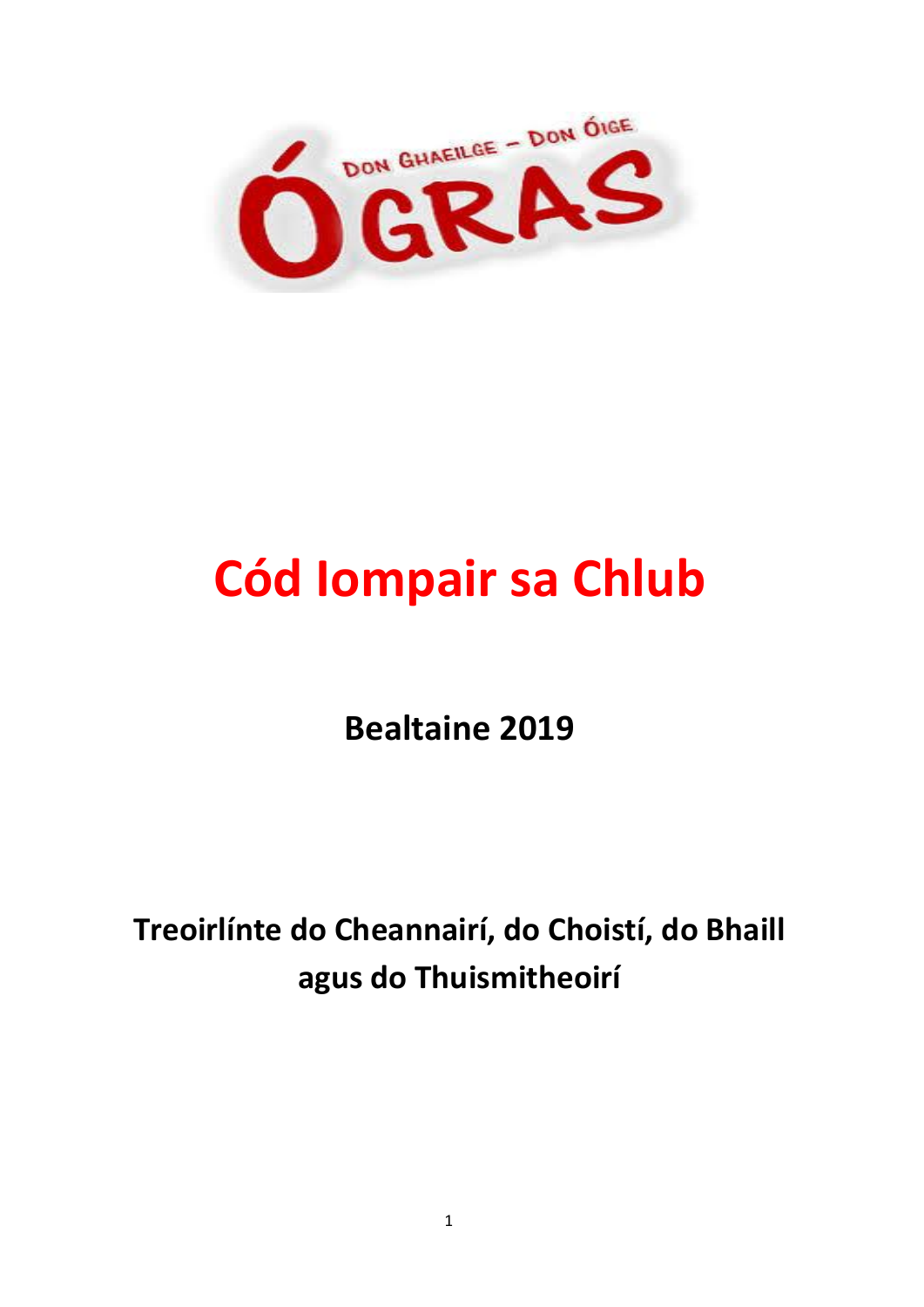#### **Cód Iompair sa Chlub**

#### **Cuspóirí agus Réimse**

Ba chóir go dtarlódh obair óige i dtimpeallacht atá fáilteach, tacúil, cuimsitheach agus sábháilte. Tá sé riachtanach mar sin go gcuirtear páistí agus daoine óga sa chlub ar an eolas maidir leis na teorainneacha ó thaobh a n-iompar agus iad ag tógáil páirté i gclub nó imeacht de chuid Ógras. Mar an gcéanna tá sé ríthábhachtach go bhfuil meas agus cúirtéis léirithe do na ceannairí, mar atá toillte acu sa ról mar cheannaire an chlub.

Tá an Cód Iompair seo ann mar threoir do cheannairí agus iad ag leagadh síos rialacha agus cód iompair/smachta ina gclub féin.

Moltar cód don chlub a fhorbairt i dteannta na mball agus na gceannairí óga chun a chinntiú go bhfuil ionchur ag na baill ar fad sa phróiseas. Cinnteoidh sé seo go dtacaíonn na baill le cur i bhfeidhm an chóid agus go dtógann siad freagracht as spriocanna an chóid a bhaint amach.

#### **Rialacha/Treoracha an Chlub**

Chun a chinntiú go mbaineann gach duine óg leas as an chlub agus go mothaíonn gach duine sábháilte agus iad ag tógáil páirte in imeachtaí an chlub, déantar na rudaí seo a leanas:

- Gaeilge a labhairt i gcónaí ag imeachtaí an chlub
- Tóg páirt ghníomhach agus bíodh ionchur agat in imeachtaí an chlub chomh fada agus gur féidir leat
- Bí cineálta agus taispeáin meas i gcónaí do na daoine eile sa chlub beag beann ar a gcúlra cultúrtha, ábaltacht nó a mbunús eitneach.
- Meas a bheith agat ar mhaoin an chlub agus ar mhaoin na mball eile chomh maith le haire a thabhairt do do mhaoin féin
- Gan páirt a thógáil i dtromaíocht d'aon chineál ag am ar bith
- Cuir ceannaire ar an eolas má thugann tú faoi deara go bhfuil tromaíocht ar siúl ag baill eile
- Bí béasach, cothrom, macánta agus léirigh meas i gcónaí nuair atá tú ag plé le baill eile agus leis na ceannairí. Bí aireach do mhothúcháin daoine eile i do ghníomhaíochtaí agus nuair atá tú ag labhairt.
- Tuairiscigh aon iompar a dhéanann míchompordach tú, leis an cheannaire nó don duine ainmnithe
- Lean rialacha agus treoracha an cheannaire i gcónaí
- Fan sa seomra / halla ina bhfuil an club ar siúl agus ná téigh chuig aon áit eile gan cead nó i d'aonar
- Ná tóg grianghraif agus ná déan taifead d'aon duine sa chlub gan cead ó na ceannairí agus é a bheith faoi stiúir an cheannaire (féach ar ár bpolasaí Idirlíne & ár bPolasaí Frithbhulaíochta)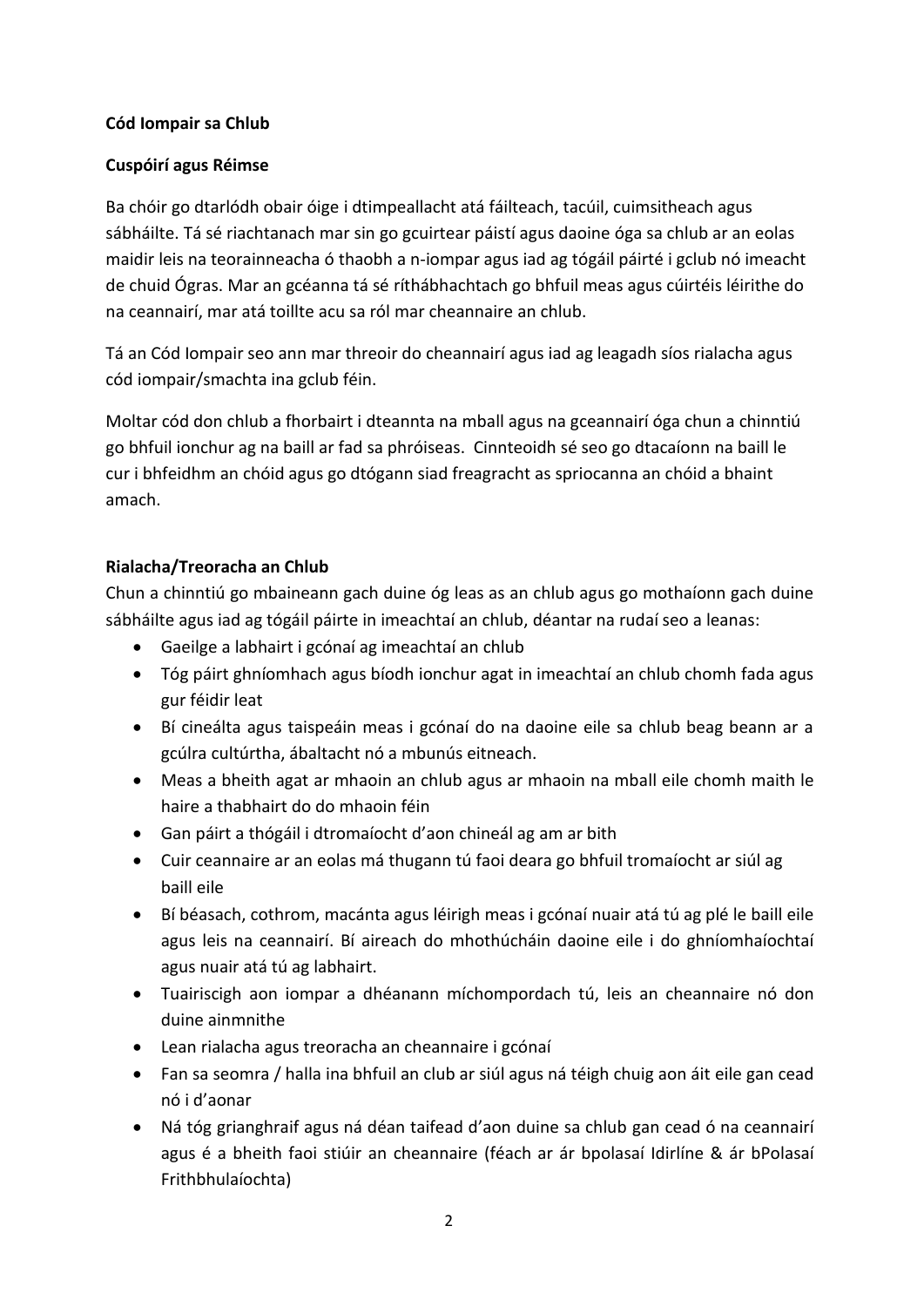- Iompar a chuirfeadh aon duine eile atá sa chlub in aon bhaol a sheachaint
- Baisteachán, drochtheanga, agus ráitis díspeagúla a sheachaint
- Aird na ngasúr a dhíriú ar bhruscar agus glaineacht na háite. Ba chóir 5 nóiméad ag deireadh na hoíche a thógáil le glanadh suas.
- Níl cead fón póca a úsáid le linn imeachtaí an chlub gan cead ón cheannaire
- Níl cead ithe nó ól sa chlub muna bhfuil céad faighte roimh ré ó húinéirí an halla/an tsuímh.

#### **Rialacha na heagraíochta maidir le turais thar oíche**

- Bain sult as an turas agus an comhluadar thar an deireadh seachtaine
- **Labhair Gaeilge i gcónaí**
- Níl cead bia nó deoch a thógáil go dtí na seomraí leapa seachas buidéal uisce
- Caithfear an seomra a ghlanadh agus na héadaí leapa a bhaint den leaba sula nimíonn tú
- Ní mór a bheith aireach faoi dhaoine eile ag fanacht mórthimpeall ort. Caithfear a bheith ciúin sna seomraí leapa agus gan cur isteach ar aon duine
- Ná fág tuáillí nó earraí níocháin (toiletries) i do dhiaidh sa chith nó sa seomra folctha
- Bíodh meas agat ar an bhrú, ort féin agus ar na daoine atá ag roinnt an bhrú leat
- Coimeád d'eochair chárta (key card) sábháilte má tá ceann agat. Beidh costas le híoc leis an bhrú má chaileann tú eochair chárta.

#### **Rialacha na heagraíochta maidir le Turas Lae**

- **Labhair Gaeilge i gcónaí**
- Is gá do bhaill agus do cheannairí crios sábhála a chaitheamh le linn an turais bus
- Níl cead ithe nó ól ar an bhus ach amháin uisce
- Na déan aon rud le cur as don tiománaí nó d'éinne eile ar an bhus
- Bíodh meas agat ar an ionad, ort féin agus ar na daoine eile atá ar an turas leat
- Lean treoir na gceannairí
- Ná fág aon bhruscar ar an bhus nó ag an ionad
- Ná bain le haon rud nach mbaineann leat
- Ná himigh ón ghrúpa gan cead ón cheannaire

## **Moltar don chlub liosta smachtbhannaí a aontú i gcás go sáraítear an cód Thíos tá liosta féideartha de bhealaí chun déileáil le sáraithe:**

- Leithscéal a ghabháil
- $\triangleright$  Cailleadh amach ar phribhléid nó ar phribhléidí
- $\triangleright$  Tuismitheoirí curtha ar an eolas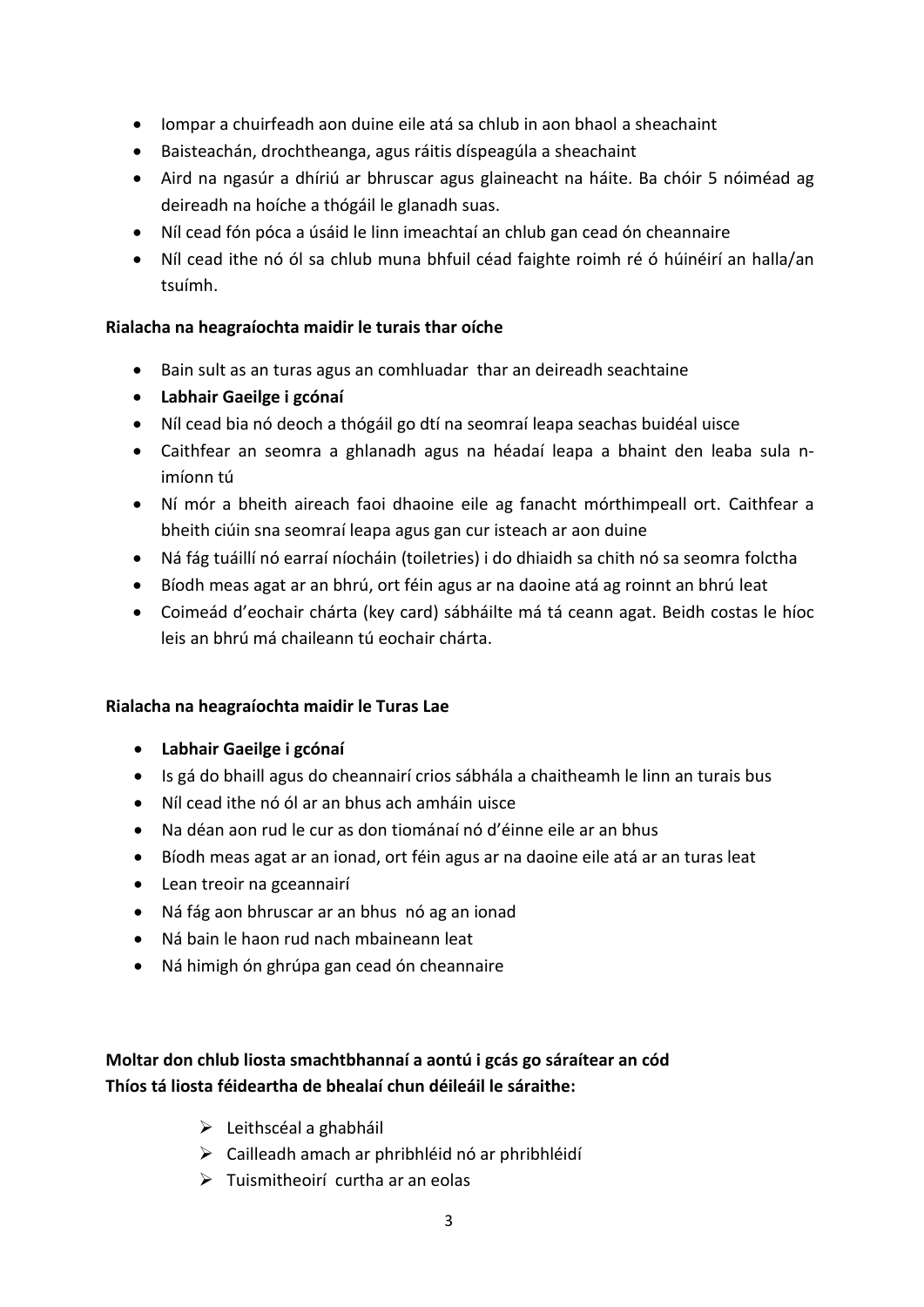### $\triangleright$  An duine óg a dhíbirt ón imeacht/club ar feadh seal ama nó go síoraí

Nuair a tharlaíonn eachtra, déantar cinneadh ar an iarmhairt ag brath ar cé chomh tromchúiseach is atá sé.

- 1. Samplaí d'Iompar mí-oiriúnach:
	- Gan a bheith ag leanúint treoracha
	- Iompar suaiteach
	- Labhairt Béarla sa chlub
	- Drochmheas a léiriú/bheith drochbhéasach
	- Aisfhreagairt

Mar threoir do chlubanna i gcás iompair mí-oiriúnach:

- An chéad uair go dtarlaíonn eachtra faigheann siad rabhadh ó bhéal agus beidh orthu leithscéal a ghabháil leis na ceannairí/baill lena mbaineann sé
- Má tharlaíonn sé don dara huair rachaidh a n-ainm sa leabhar eachtraí/timpistí agus beidh ar an pháiste suí amach as an ócáid/as an gcluiche
- Tar éis na rialacha a bhriseadh trí huaire teagmháil le tuismitheoirí.
- Tar éis na rialacha a bhriseadh ceithre huaire díbirt ón gClub.

I gcásanna tromchúiseacha is féidir gasúir a dhíbirt láithreach ón gClub, ach ní mór glaoch a chur ar an tuismitheoir láithreach agus b'fhéidir go mbeadh gá teagmháil a dhéanamh leis an Teagmhalaithe Ainmnithe (DLP).

- 2. Samplaí d'iompar thromchúiseach nuair is gá don cheannaire na smachtbhannaí is géara a úsáid:
	- Troid
	- Bulaíocht
	- Drochmheas a léiriú don cheannaire
	- Damáiste d'aon ghnó de mhaoin nó trealamh an chlub / an halla / na scoile
	- Ag ól alcóil
	- Ag caitheamh tobac
	- Míúsáid substainte

## *Moltar an córas thíos a úsáid nuair atá ceannairí ag plé le heachtraí sa chlub Déanfar athmhuintearas idir na daoine óga/baill, más féidir, ag baint úsáide as na ceisteanna thíos.*

- Cad a tharla?
- Cad a dhéanfá difriúil an chéad uair eile?